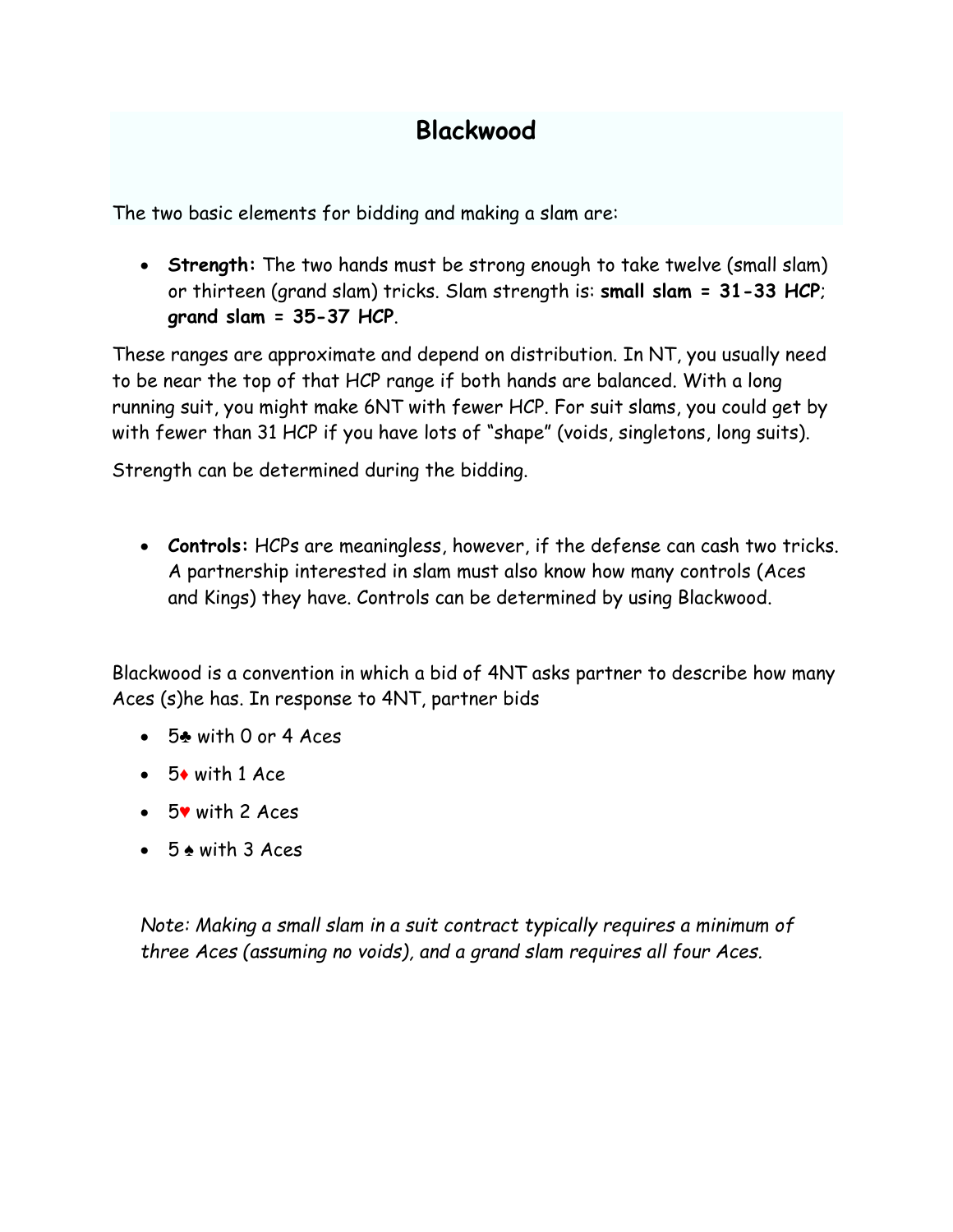The Blackwood bidder is the captain. (S)he sets the contract. Rebids made by the Blackwood bidder are to play, *except*

- a bid of a previously unbid suit asks partner to sign off in 5NT.
- a bid of 5NT asks partner to describe how many Kings (s)he has. (The 5NT bid should only be used if the partnership has all 4 Aces.)

In response to 5NT, partner bids

- 5♣ with 0 or 4 Kings
- $\bullet$  5 $\bullet$  with 1 King
- 5♥ with 2 Kings
- 5 ♠ with 3 Kings

You use Blackwood when

- You've agreed on a trump suit.
- You've determined through the bidding that the **strength** of the two hands is in slam range.
- You have no useless doubletons or voids.
- Partner's last bid was in a suit, not NT.

The Blackwood convention gets its name from its inventor Easley Blackwood, the late American bridge player and writer.